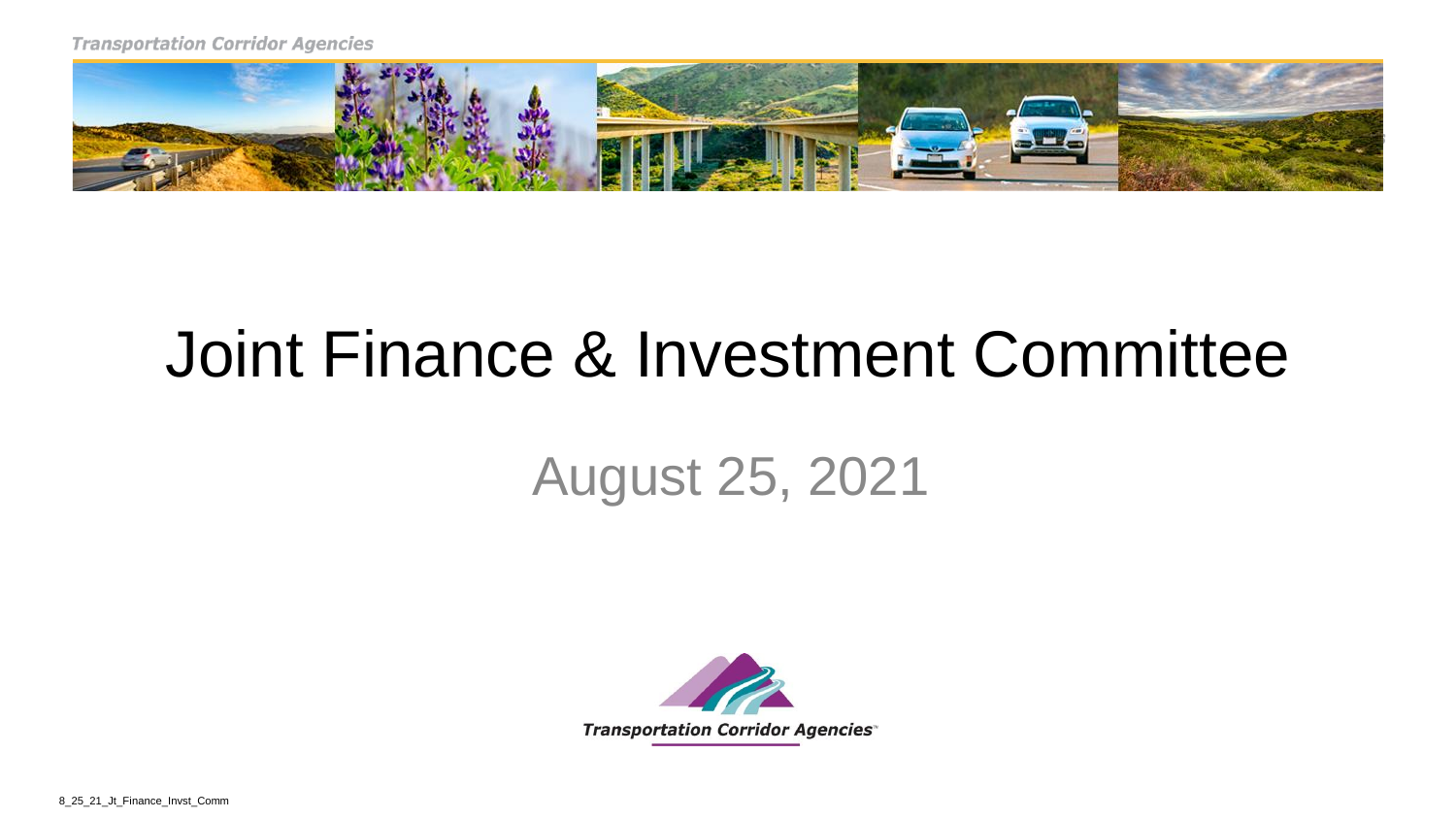

## Call to Order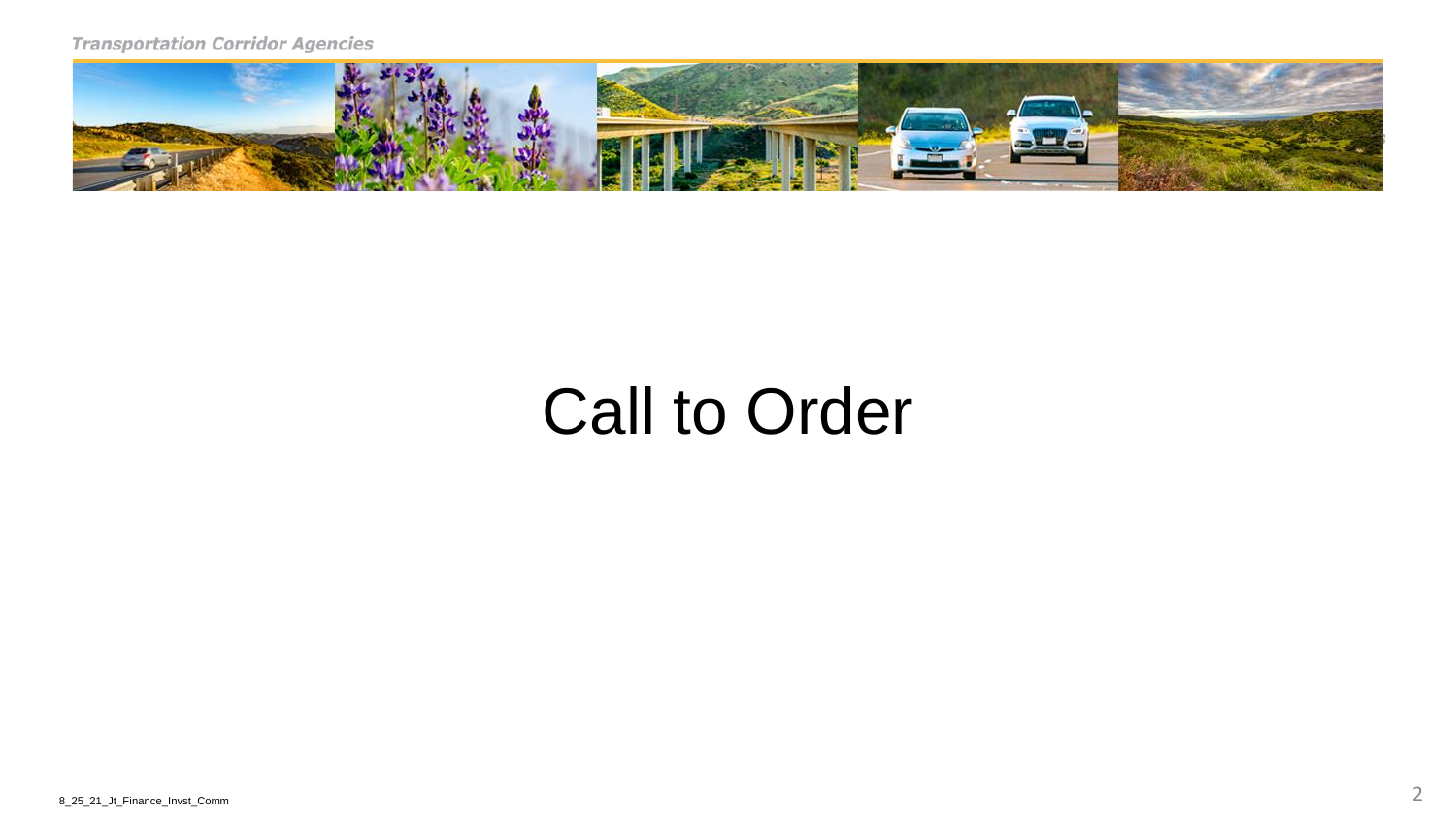

## Roll Call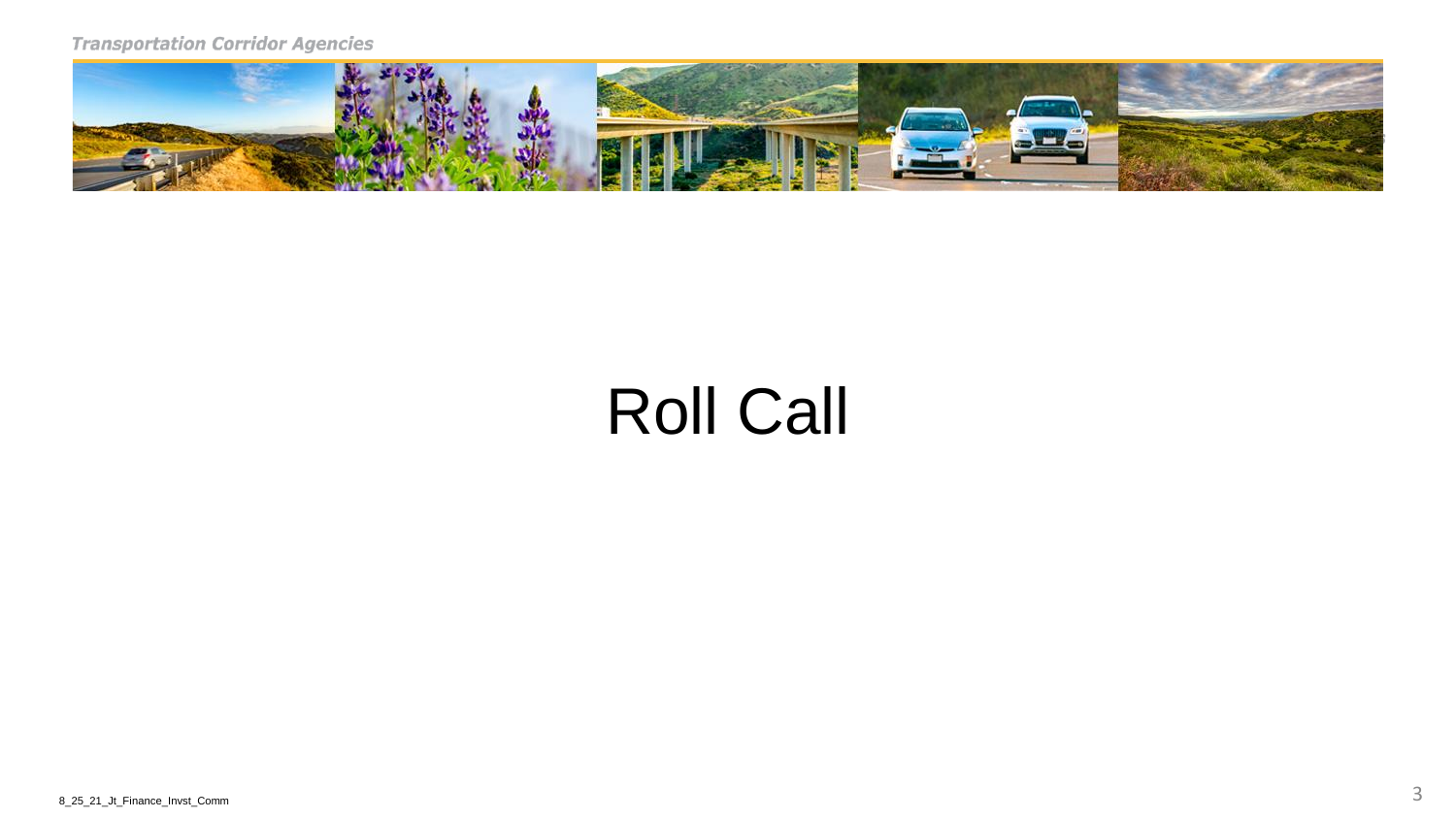

## Public Comments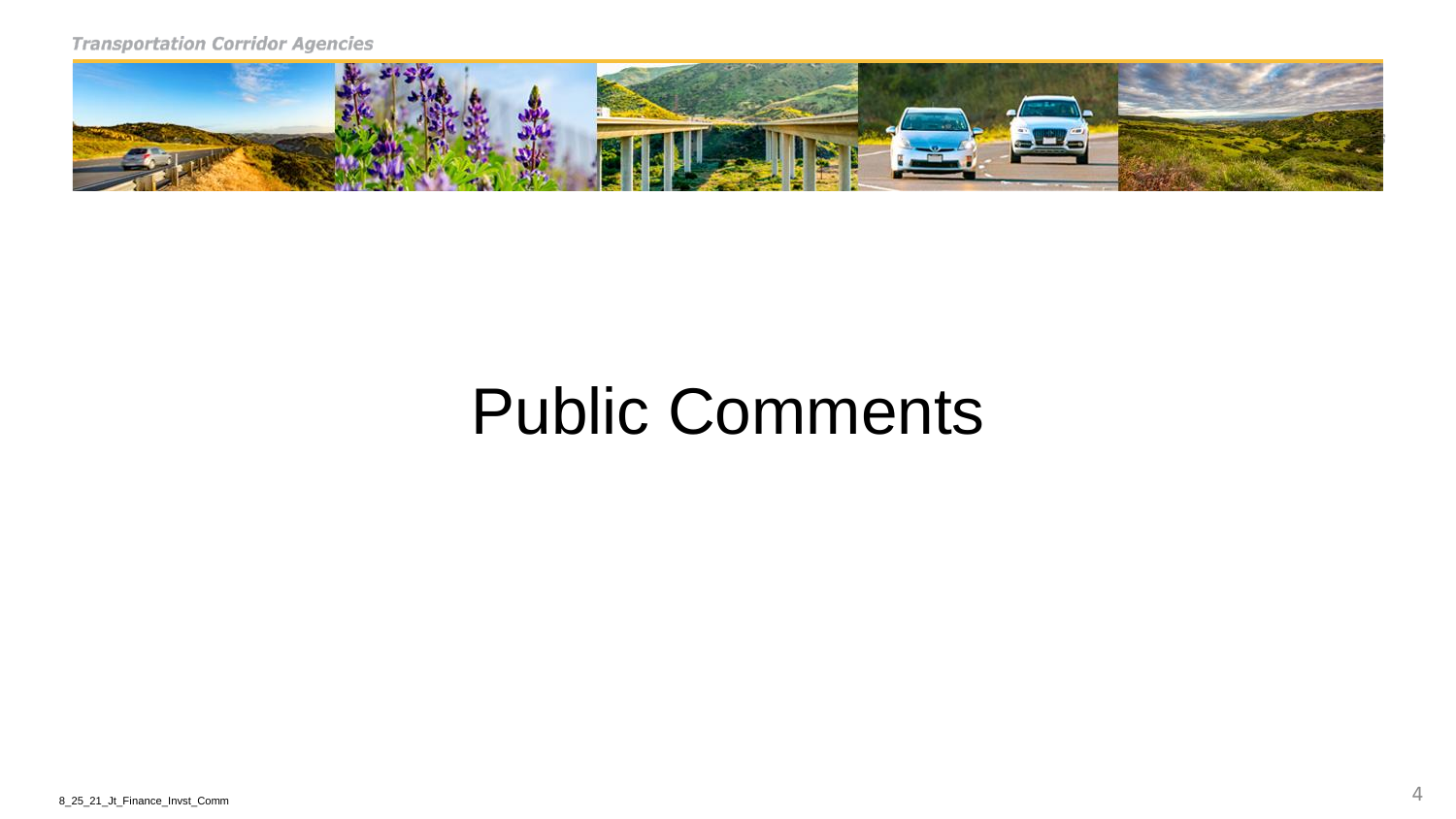

## Committee Business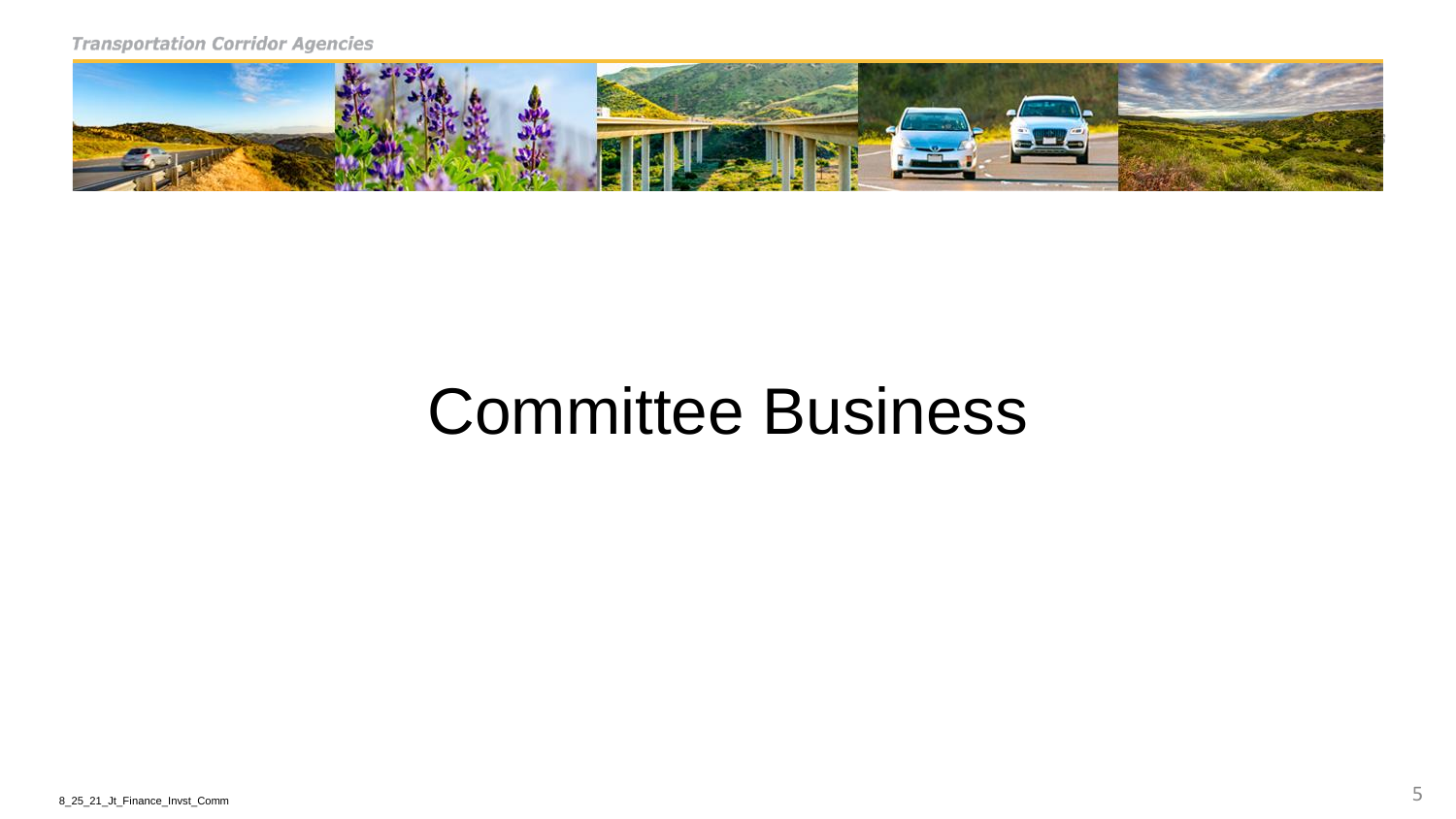

# Item 1 SJHTCA Bond Refunding and Paydown Strategy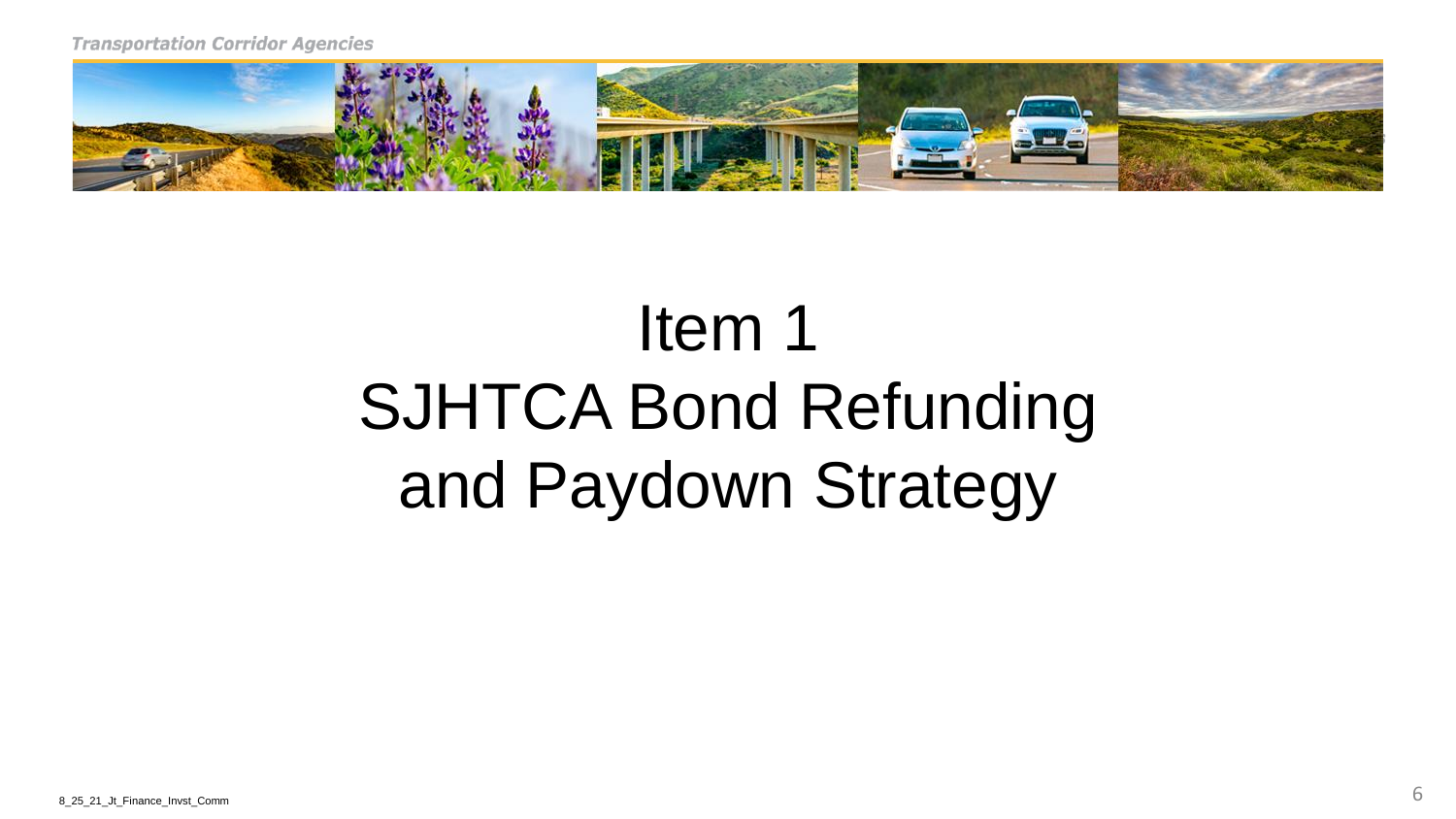## Savings and Debt Management Considerations

Transportation Corridor Agencies

- **Debt Management Policy In accordance with the Agencies' Debt** Management Policies, staff monitors opportunities to refund bonds for savings and early paydown of debt
- **Early Bond Paydown Goals** Staff is focused on Board direction to pay down bonds early
	- Unrestricted cash and savings realized from refundings can be used to pay down bonds over time
- **Refunding Opportunity** Similar to what FETCA executed earlier this year, SJHTCA now has an opportunity to refund bonds for significant savings
	- – Assuming rates as of August 23, SJHTCA can refund 2014A bonds and realize cashflow savings of \$137 - \$193 million (without extending any maturity dates)
	- Savings can be frontloaded in early years as recovery from pandemic continues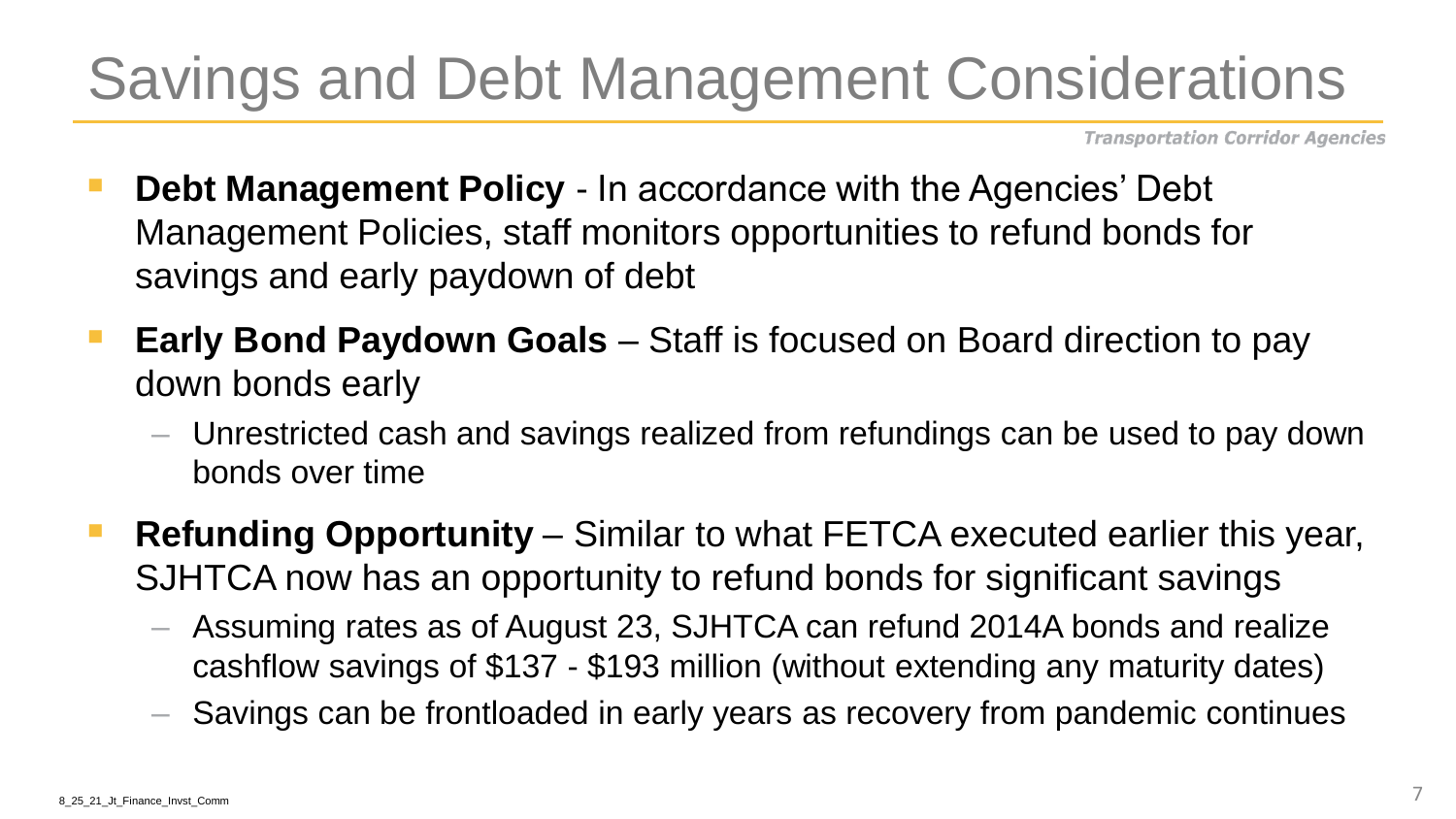#### for SJHTCA Refunding Current Interest Rates Present a Market Opportunity



*Note: Rates as of August 23, 2021*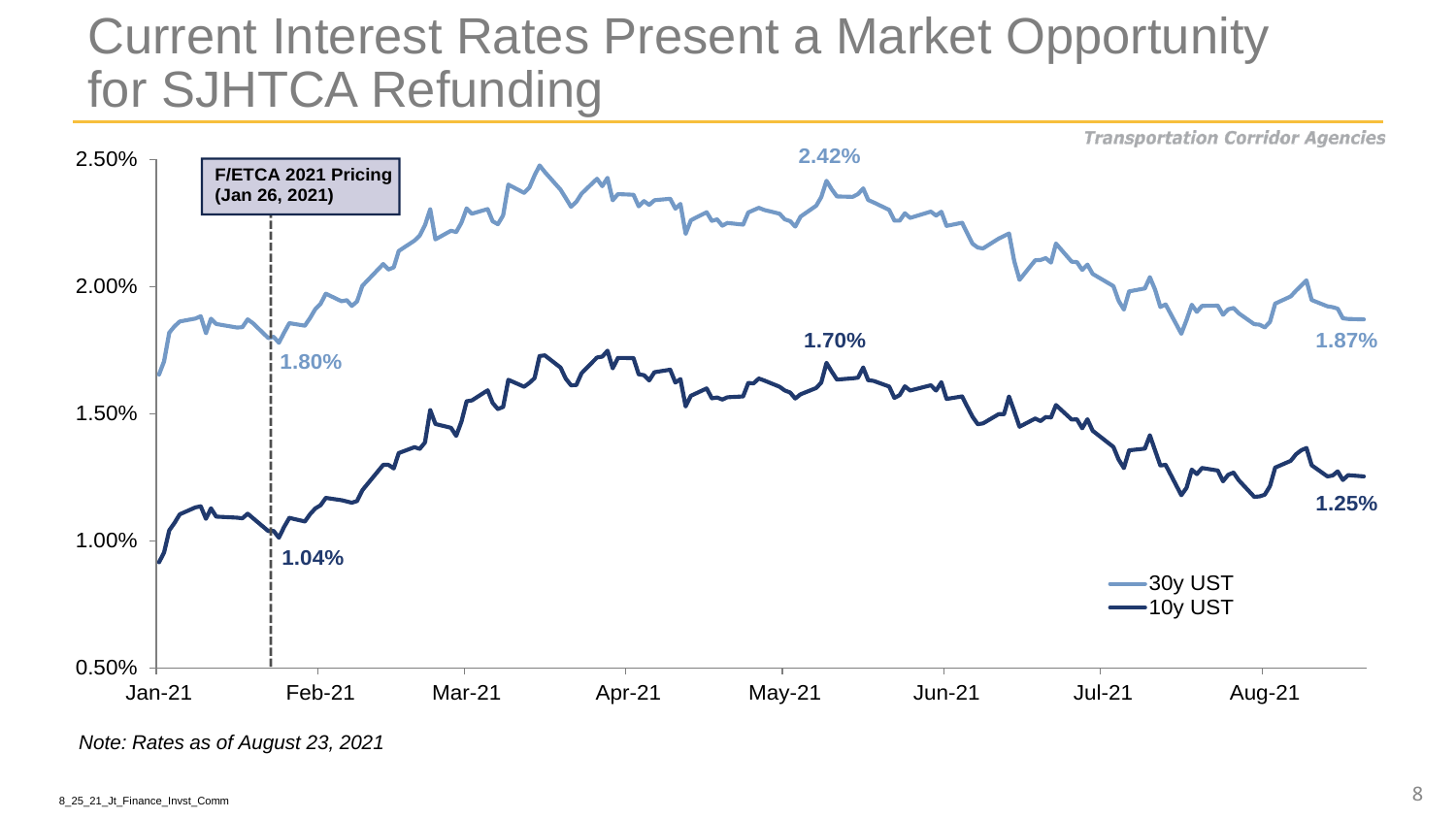## Summary of SJHTCA Debt and Call Options

Transportation Corridor Agencies

|                                                                                     | <b>Series</b>                                                                 | Lien          | <b>Call Date</b><br>(Redemption @ Par) | <b>Outstanding Par</b><br><b>Amount (\$000)</b> | Coupon(s)         | <b>Maturity</b><br><b>Dates</b> |
|-------------------------------------------------------------------------------------|-------------------------------------------------------------------------------|---------------|----------------------------------------|-------------------------------------------------|-------------------|---------------------------------|
| <b>Target</b><br>for Paydown<br>with available-<br>cash or                          | Series 2014 B                                                                 | <b>Junior</b> | January 15, 2025                       | \$293,910                                       | 5.25%             | 2044 & 2049                     |
|                                                                                     | 2044 Term Bond                                                                |               |                                        | 143,270                                         |                   |                                 |
|                                                                                     | 2049 Term Bond                                                                |               |                                        | 150,640                                         |                   |                                 |
| <b>Refunding</b>                                                                    |                                                                               |               |                                        |                                                 |                   |                                 |
|                                                                                     | Series 2014 A                                                                 | Senior        | <b>January 15, 2025</b>                | \$1,047,305                                     | 5.00%             | 2029-2050                       |
| <b>Targeted for</b><br><b>Refunding</b><br>Today to<br>Lock-in<br><b>Savings</b>    | 2029 Term Bond                                                                |               |                                        | 59,550                                          |                   |                                 |
|                                                                                     | 2034 Term Bond                                                                |               |                                        | 134,935                                         |                   |                                 |
|                                                                                     | 2044 Term Bond                                                                |               |                                        | 260,000                                         |                   |                                 |
|                                                                                     | 2050 Term Bond                                                                |               |                                        | 592,820                                         |                   |                                 |
| <b>Strategic</b><br>Tender Offer/<br>Paydown<br>over time<br>with available<br>cash | <b>Series 1997 CABs</b>                                                       | Senior        | Non-Callable                           | $$223,074*$                                     | 5.55% to<br>5.67% | 2022-2036                       |
|                                                                                     | <b>Series 1997 CIBs</b><br>(Formerly CABs, converted to<br>CIBs on 7/15/2021) | Senior        | Non-Callable                           | $$768,700*$                                     | 5.65% to<br>5.75% | 2038-2046                       |

 *\* Outstanding value as of July 15, 2021*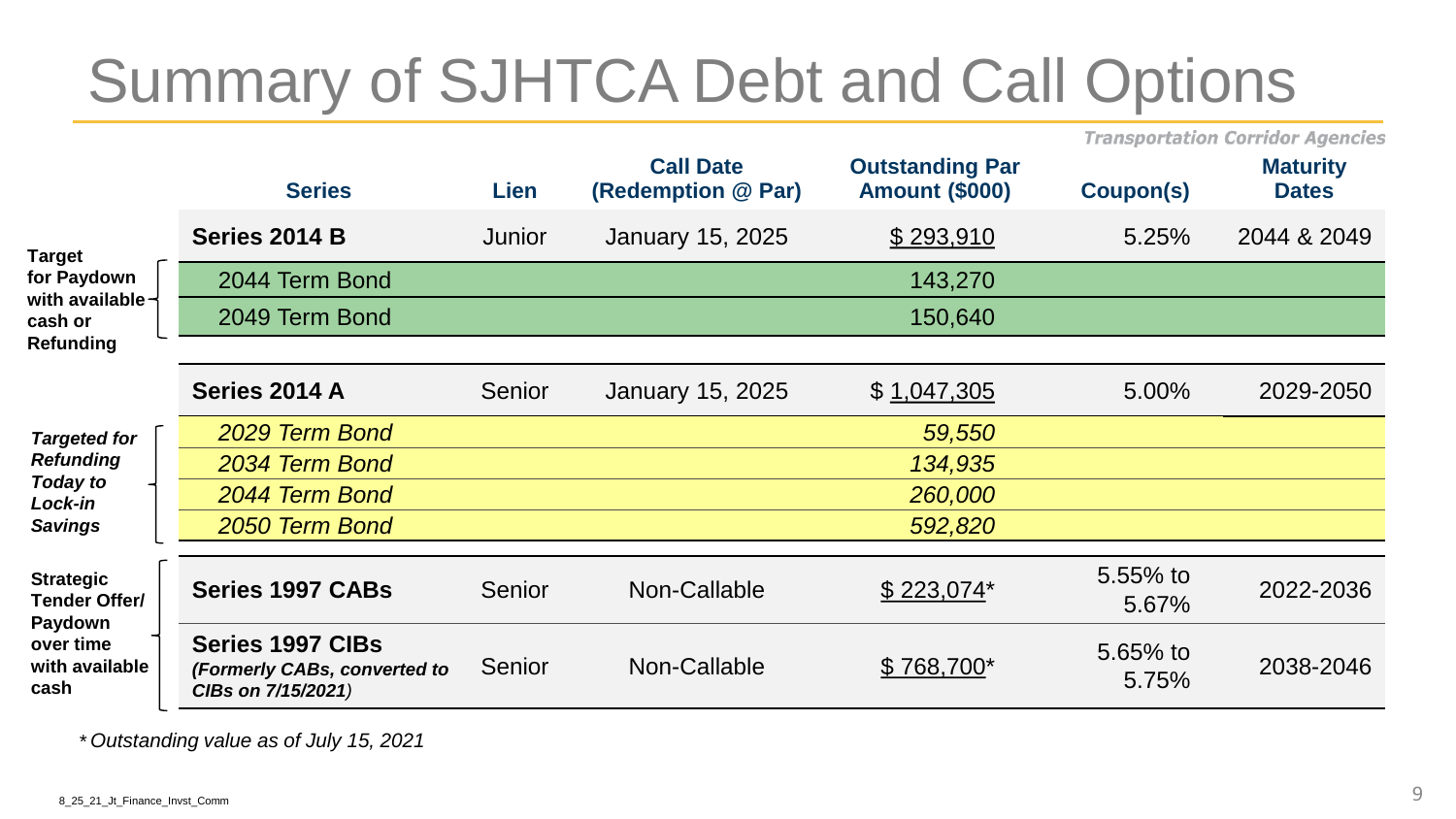## 2014A Taxable Refunding Savings in Current Market

Transportation Corridor Agencies

#### **Summary of Refunding Results for 2014A Bonds**

|                         | <b>Senior Lien</b> |
|-------------------------|--------------------|
| <b>Refunding Par</b>    | \$1,197,810,000    |
| <b>Refunded Par</b>     | 1,047,305,000      |
| <b>All-in TIC</b>       | 3.29%              |
| Avg. Life               | 20.1 yr            |
| <b>Cashflow Savings</b> | \$137,302,245      |
| <b>PV Savings</b>       | \$112,526,354      |
| PV Savings (%)          | 10.7%              |



 *Note: Rates as of August 23, 2021 market conditions 1 Total Cashflow Savings figure shown net of expenses.*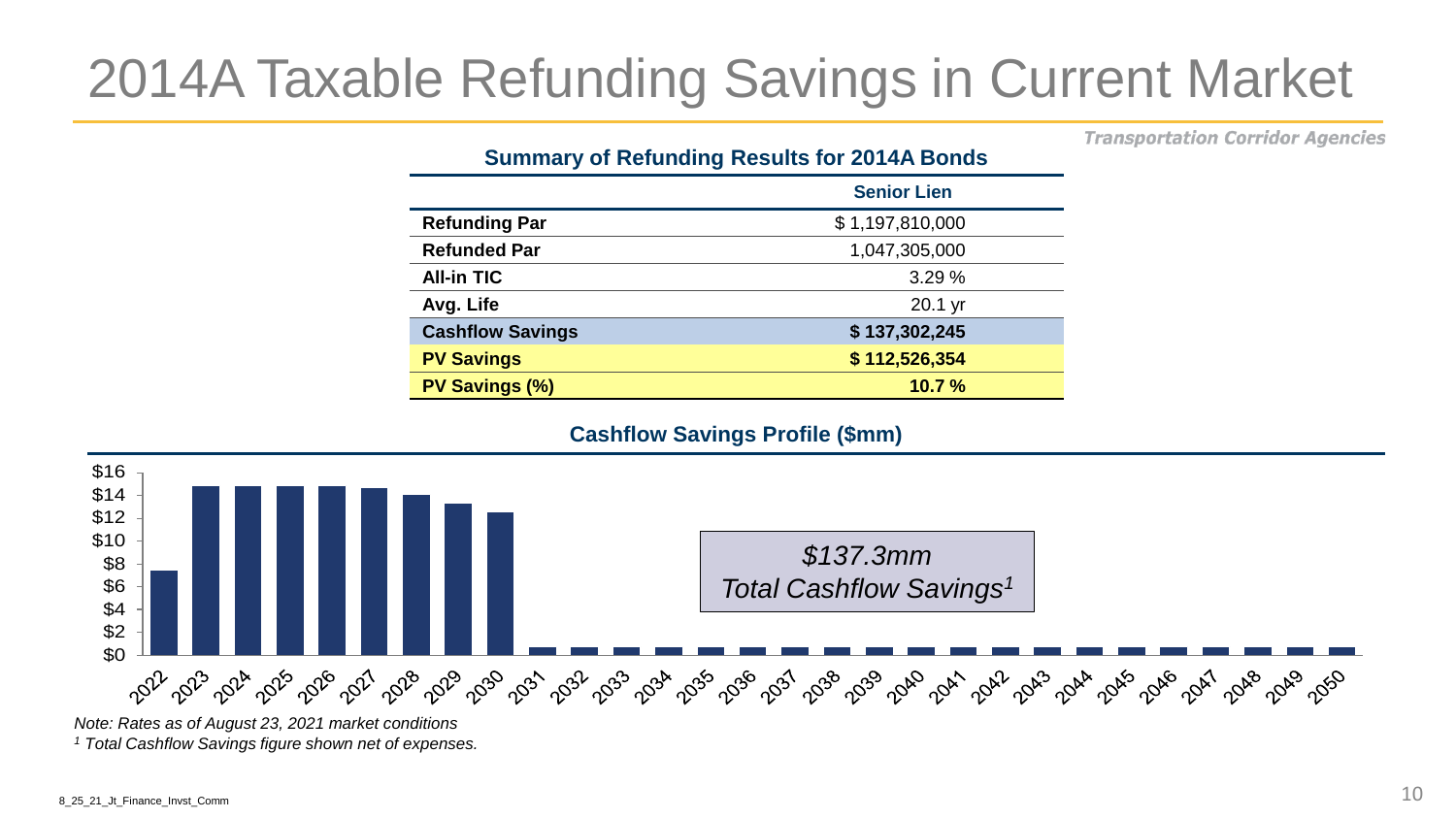## Highlights of Proposed Approach

Transportation Corridor Agencies

- Advance refunding all of the 2014A bonds today generates \$137 million of cashflow savings (\$112 million PV)
	- Savings may be increased by tax-exempt refunding enhancement (successful tender/exchange offer, similar to FETCA refunding)
- Leaves highest-coupon and longest-dated callable bonds (2014B bonds) outstanding for paydown at or around the call date to realize greater savings
- Paydown of 2014B bonds also creates release of debt service reserve fund
	- – For example, a \$200 million paydown of 2014B bonds at the call date generates a \$15.8 million partial reserve fund release<sup>1</sup>
- 1997A CABs and CIBs are more expensive to defease because they are not callable
	- – However, they can be paid down over time with available cash or the Agency can opportunistically tender for them

 *1 A full paydown of all \$294 million of the 2014B bonds generates a \$27.2 million reserve fund release*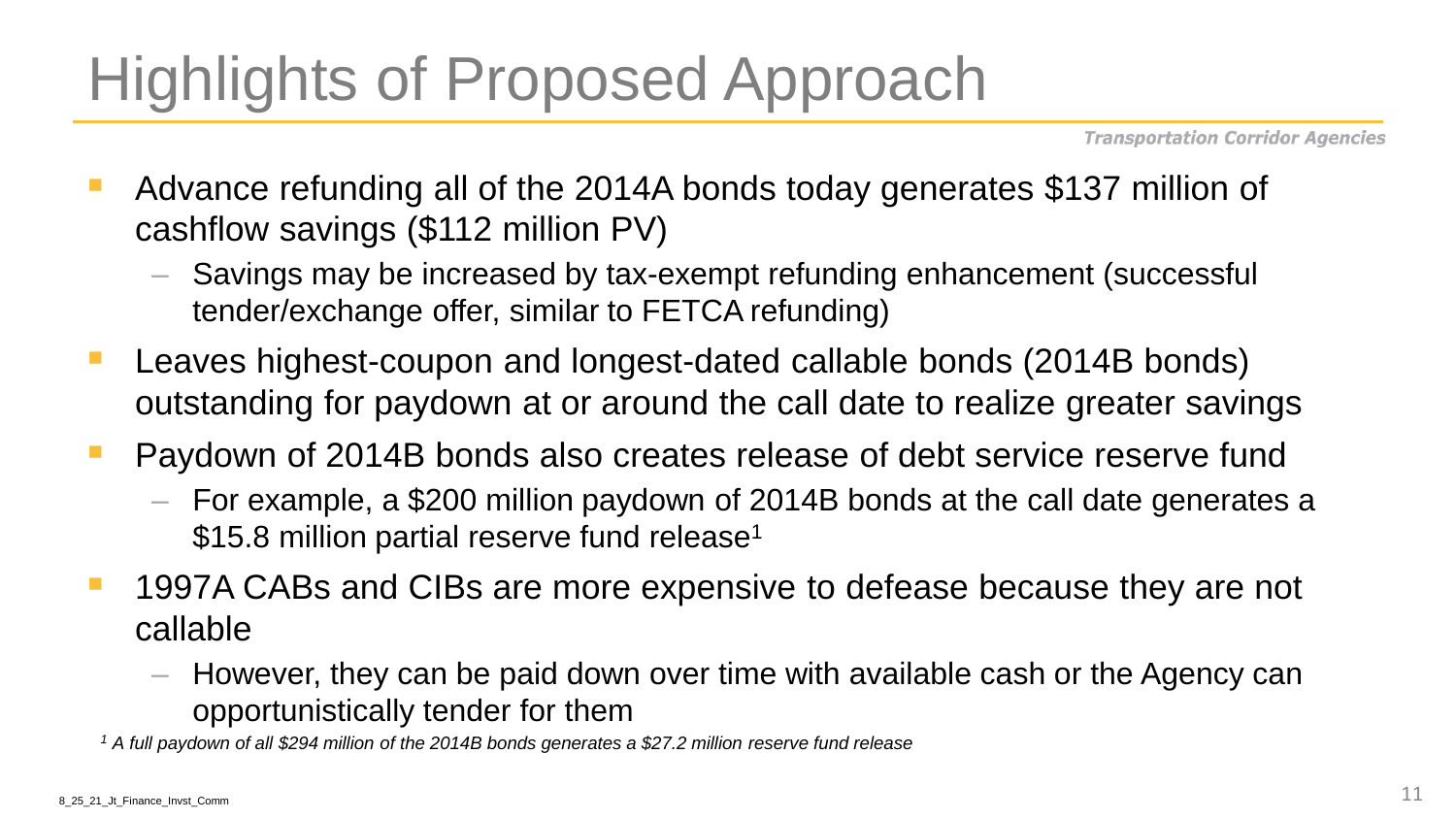### Staff is Also Evaluating Opportunities to Further Enhance Savings

Transportation Corridor Agencies

- Since advance refundings (any refunding > 90 days before the call date) are not permitted on a tax-exempt basis, the refunding bonds will be issued as taxable bonds
- refunding bonds can provide potentially greater savings ■ While taxable bonds provide attractive savings in the current market, tax-exempt
	- – If SJHTCA waits until 90 days prior to the January 15, 2025 call date to refund the bonds, it can issue tax-exempt refunding bonds; however, it is exposed to interest rate risk in the interim
	- tax-exempt bonds to current refund those bonds today, similar to FETCA's 2021 bond – Alternatively, if current bondholders sell their bonds back to SJHTCA, Agency can issue buyback and refunding
- Staff will work with bond counsel, Municipal Advisor and underwriting team to evaluate best options for SJHCTA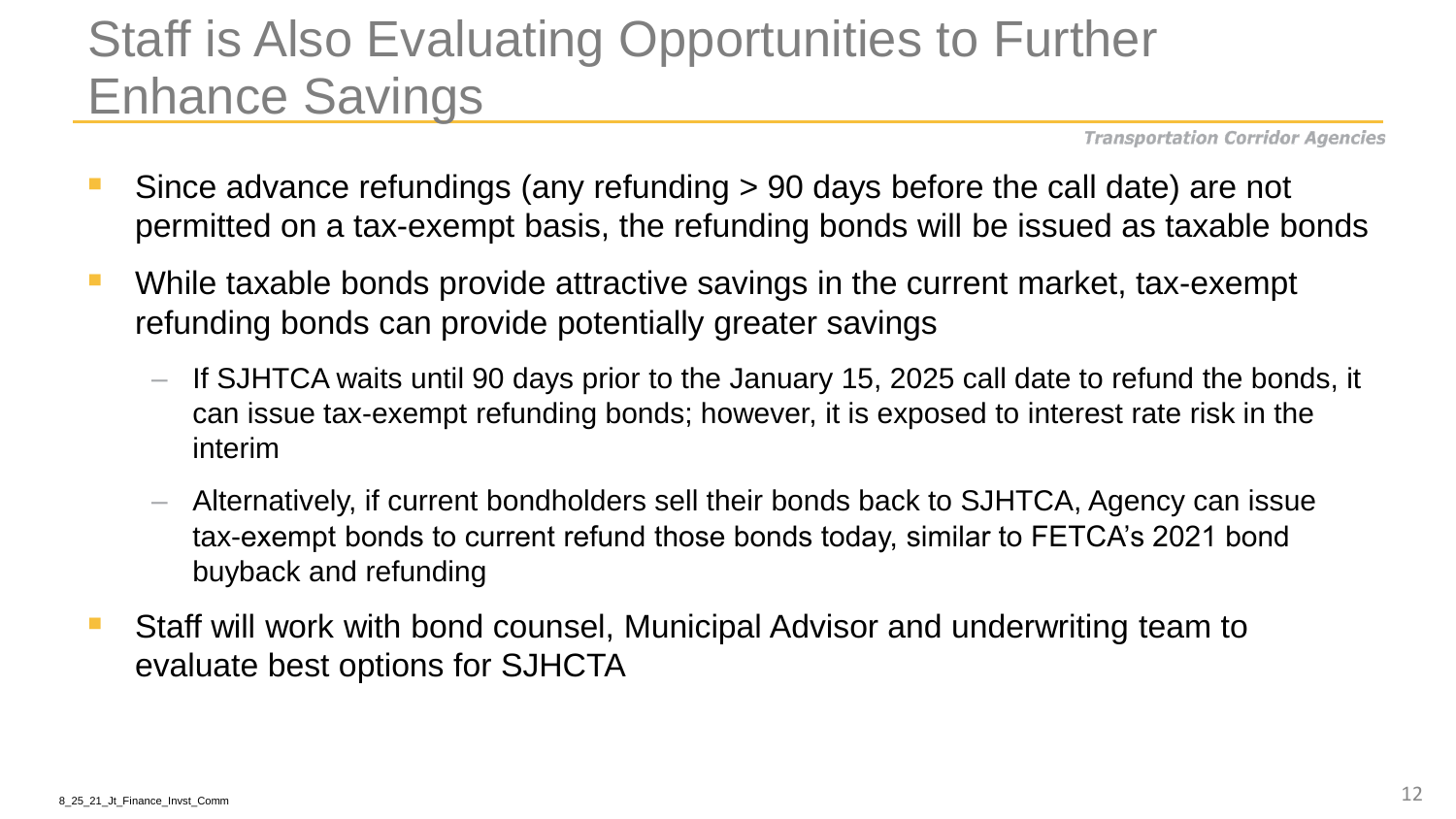#### Tender/Exchange Allows for Lower Cost Tax-Exempt Refunding By Advancing the Surrender (Call) Date of the Bonds

- uses Agency cash Neither refunding strategy
- Agency will only buy back **Bondholders recognize** bonds and issue taxexempt refunding bonds if savings are significantly higher than the 'base case' taxable refunding
- SJHTCA can refund any bonds not tendered or exchanged with taxable refunding bonds to

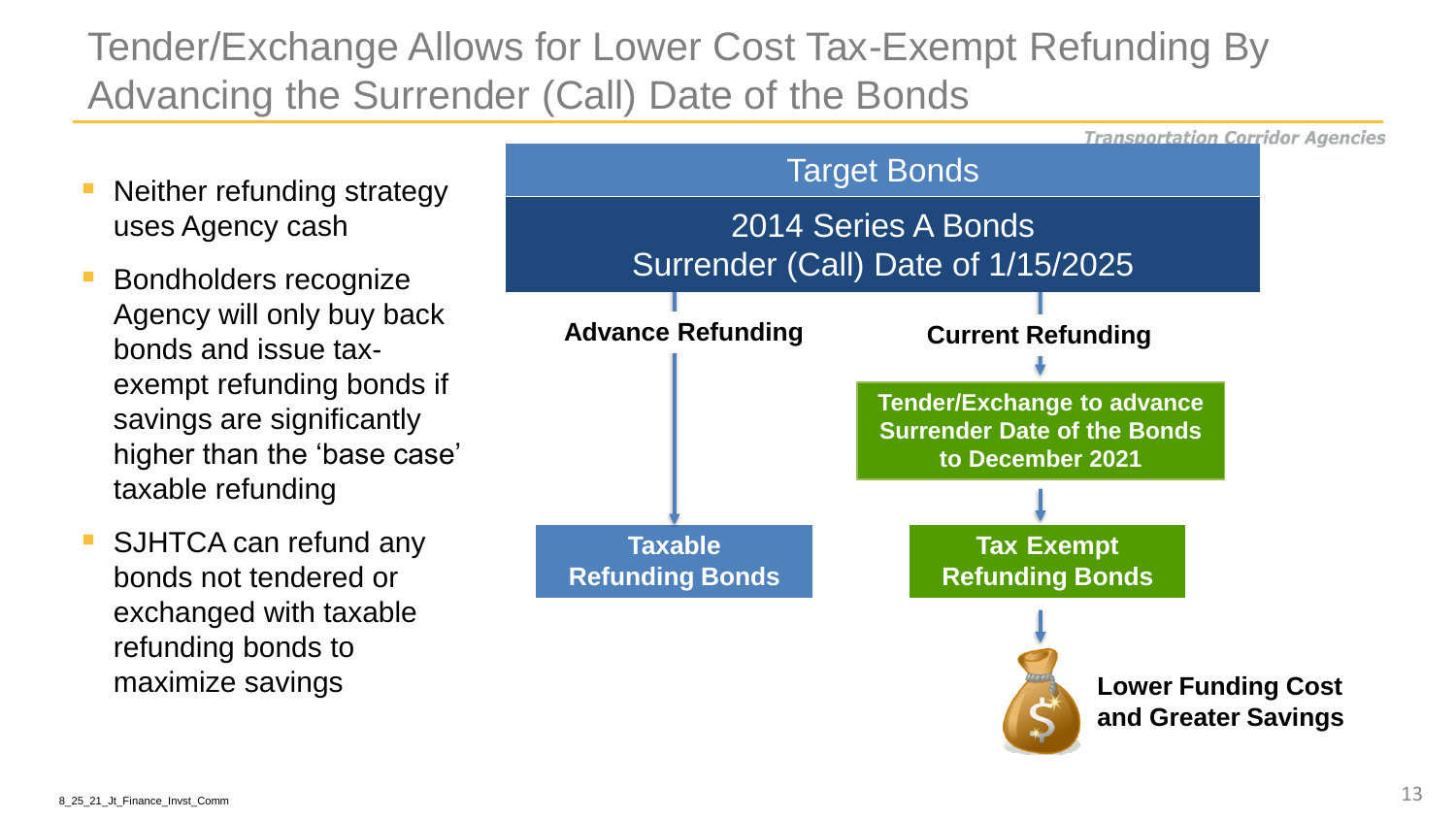# Summary of Refunding Savings Potential

Transportation Corridor Agencies

|                                                                       | <b>Existing Bonds</b><br>(Status Quo) | Base Case: 100% Taxable<br><b>Refunding Bonds</b>       | <b>Enhancement: 100% Buyback</b><br><b>Participation/100%Tax Exempt</b><br><b>Refunding Bonds</b> |  |
|-----------------------------------------------------------------------|---------------------------------------|---------------------------------------------------------|---------------------------------------------------------------------------------------------------|--|
| <b>Interest Rate</b>                                                  | 5.00% to 5.25%                        | 2.00% to 3.75% (Estimate)                               | 1.50% to 3.00% (Estimate)                                                                         |  |
| <b>Estimated Refunding Savings</b><br>before costs (Cashflow Savings) | N/A                                   | $-$ \$143,270,000                                       | ~1.295,000                                                                                        |  |
| <b>Estimated Transaction Costs</b>                                    | N/A                                   | Non-Contingent: \$590,000<br>Contingent:<br>\$5,380,000 | Non-Contingent: \$615,000<br>\$7,380,000<br>Contingent:                                           |  |
| <b>Estimated Refunding Savings</b><br>after costs (Cashflow Savings)  | <b>N/A</b>                            | ~137,300,000                                            | $-$ \$193,300,000                                                                                 |  |

- As with any refunding, all estimated debt service savings are shown after transaction costs
- **E** Amount of tax-exempt bonds won't be known until tender/exchange process is in the market
- **E** Finance team believes that a significant amount of bond holders may participate, creating greater savings than a 100% taxable refunding and resulting in a range between base case and 100% tax-exempt case
	- **Additional \$25,000 non-contingent and up to \$2 million contingent costs generate up to \$56 million additional savings**

 *Note: Indicative savings as of August 23, 2021, market conditions*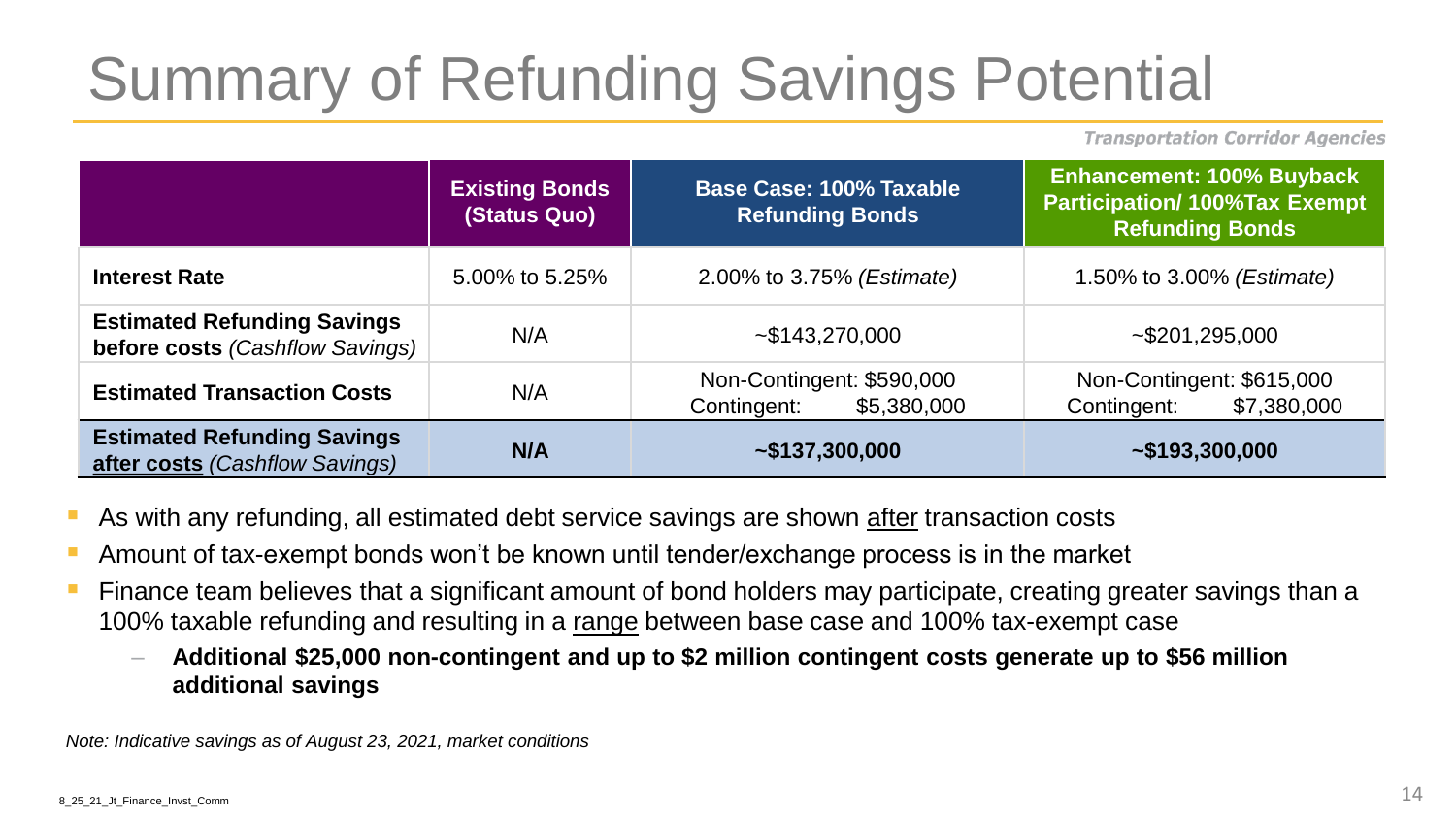

- Work with Stantec to develop updated traffic and revenue projections
- Bond and disclosure counsel to begin preparing documents and analysis needed for tax-exempt enhancement
- **EXTERGHERIST Assess the impact of the pandemic and other assumptions on debt** service coverage margins and bond paydown opportunities
- Monitor the market for interest rate movements and investor trends
- Continue to evaluate refunding enhancements (e.g., bond buybacks to permit tax-exempt refunding)
- Seek Board approval to move forward if the refunding meets savings goals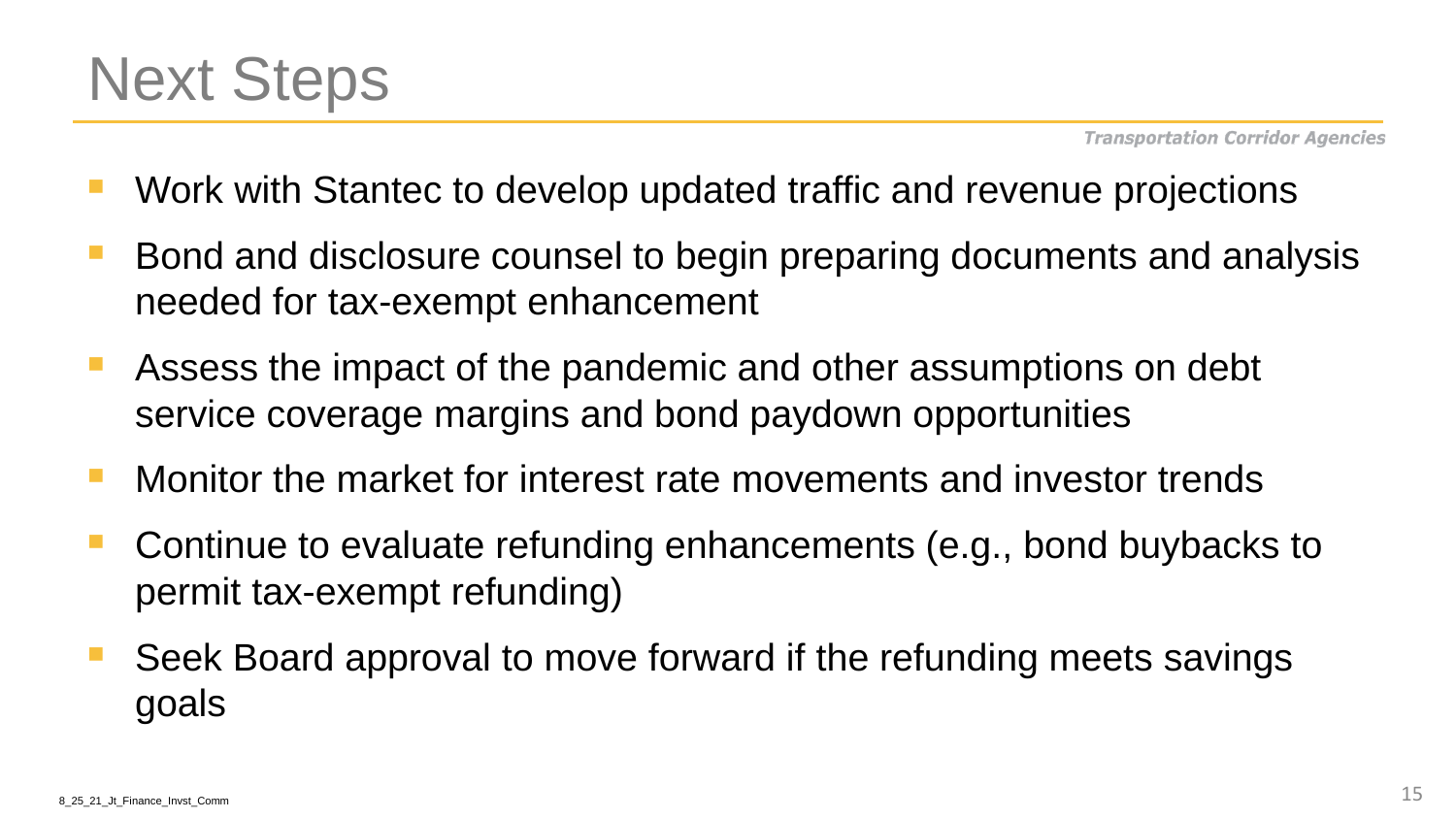#### Upcoming Key Dates: Refunding Can Be Executed and Closed In Several Months, Subject to Market Conditions

Transportation Corridor Agencies

| <b>Date</b>                         | <b>Event</b>                                                                                                                                                                                                                                                                                                                           |
|-------------------------------------|----------------------------------------------------------------------------------------------------------------------------------------------------------------------------------------------------------------------------------------------------------------------------------------------------------------------------------------|
| August 25                           | Presentation to Committee and request for recommendation to authorize work needed to<br>$\blacksquare$<br>prepare for a transaction                                                                                                                                                                                                    |
| September 9                         | Board authorization for non-contingent work needed to prepare transaction<br>П<br>- Task order authorization for T&R work (\$32,500 plus contingency of \$3,250)<br>- Bond/disclosure counsel under existing contract but needs budget (\$260,000)<br>- Budget amendment to cover T&R and bond/disclosure counsel services (\$295,750) |
| September 22                        | Update Committee on analysis and progress of authorized work                                                                                                                                                                                                                                                                           |
| <b>Early October</b>                | <b>Rating Agency calls</b>                                                                                                                                                                                                                                                                                                             |
| October 27                          | Present transaction and draft documents to Committee for recommendation to Board for<br><b>COL</b><br>approval                                                                                                                                                                                                                         |
| October 28                          | Provide SJH Board draft documents and begin providing briefings                                                                                                                                                                                                                                                                        |
| November 18                         | Present transaction and documents for Board approval                                                                                                                                                                                                                                                                                   |
| November 18<br>to early<br>December | Marketing and pricing of refunding bonds (subject to market conditions)                                                                                                                                                                                                                                                                |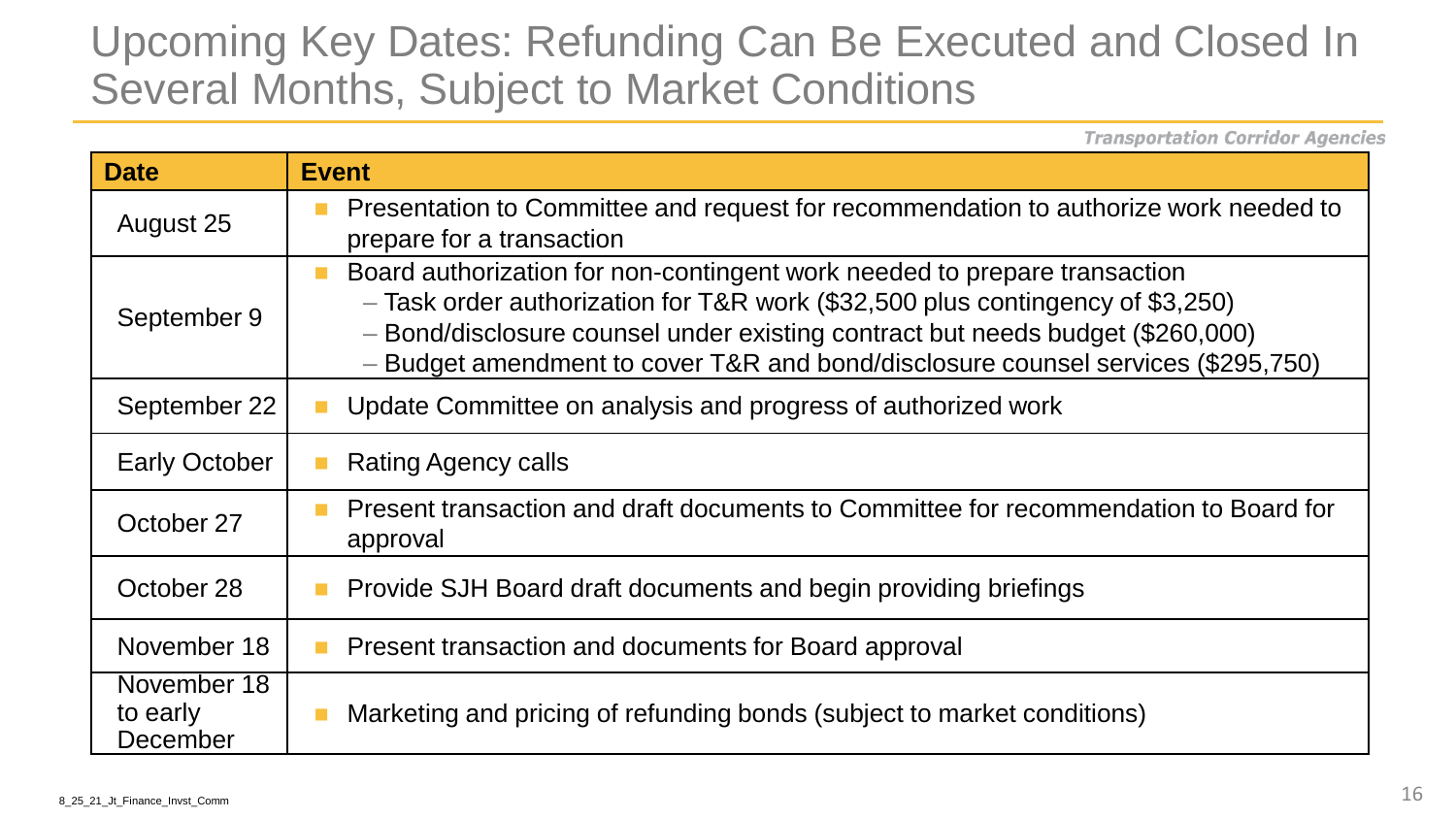#### Committee recommends approval of the item at a future Joint Boards of Directors Meeting.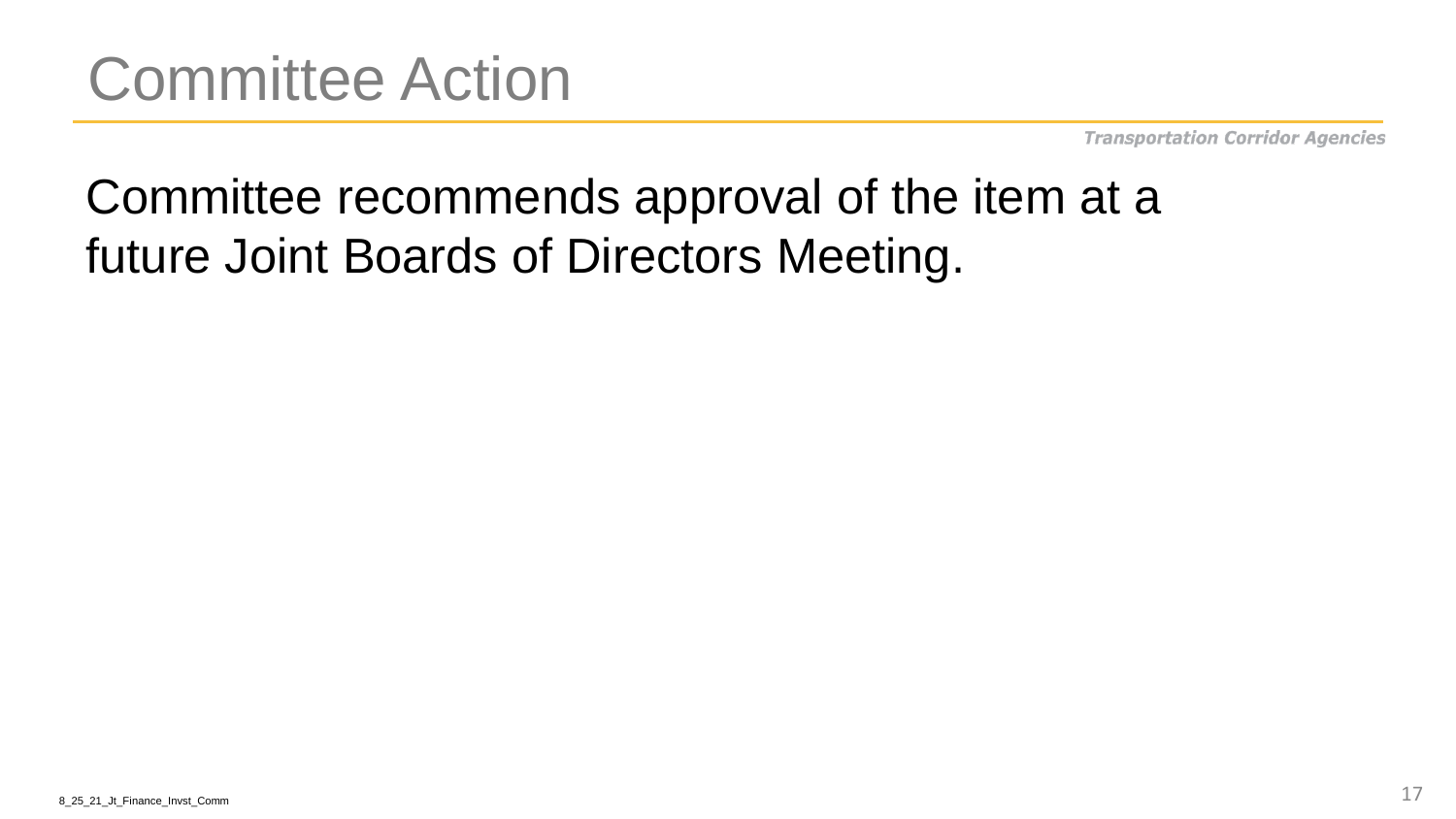San Joaquin Hills Transportation Corridor Agency Recommendation:

- 1. Authorize the CEO to execute Task Order TO-003 to contract K001360 with Stantec Consulting Services Inc. in an amount not-toexceed \$32,500.
- 2. Authorize the CEO to make additional changes deemed necessary within ten percent to the task order under contract K001360 in an amount not-to-exceed \$3,250 without further action by the Board.
- 3. Approve budget resolution S2021-04 amending the FY22 budget by \$295,750 for non-contingent T&R and bond/disclosure counsel services.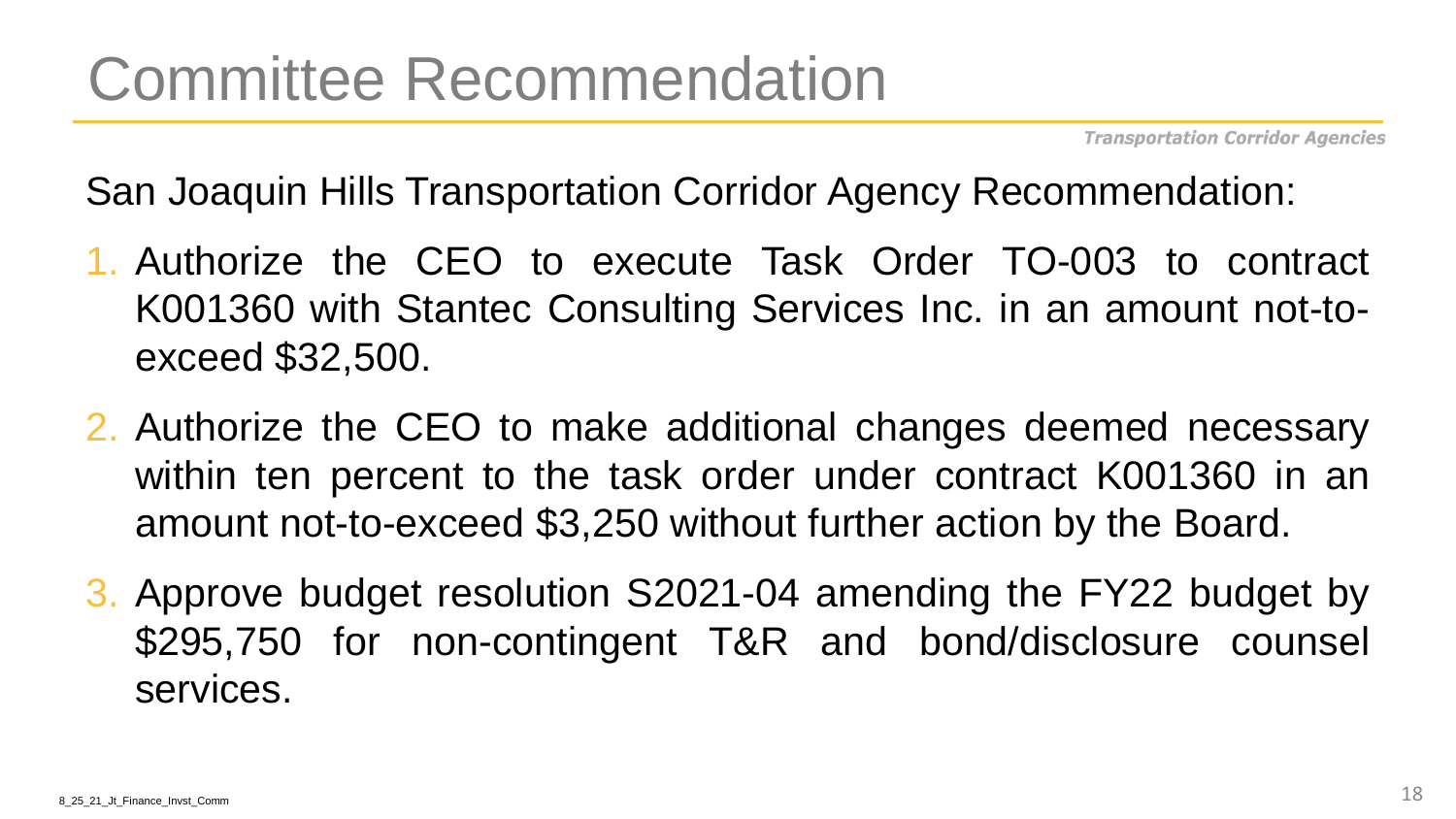## Committee recommends approval of the item at a future Joint Boards of Directors Meeting.